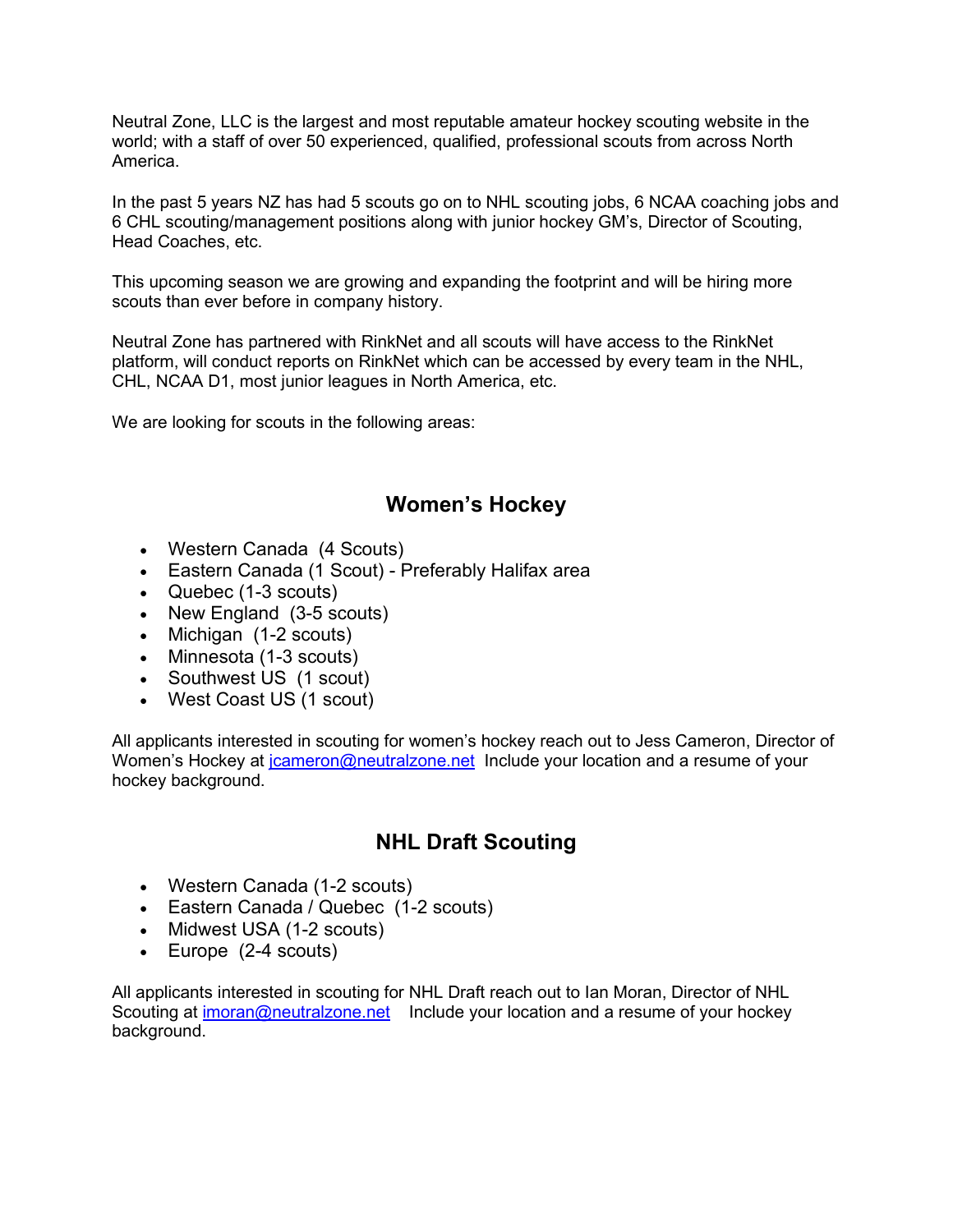# **Men's Hockey**

#### **Central Canada**

- Toronto, ON area (1-2 scouts)
- Ottawa, ON area (1 scout)

All applicants interested in scouting for Central Canada reach out to Paul O'Hagan, Director of Ontario Scouting at [pohagan@neutralzone.net](mailto:pohagan@neutralzone.net) Include your location and a resume of your hockey background.

#### **Western Canada**

- British Columbia, Canada ( 3 scouts)
- Alberta, Canada (3 Scouts)
- Saskatchewan, Canada (1 Scout) preferably Saskatoon or northern Sask
- Manitoba, Canada (1 scout) preferably around Winnipeg

All applicants interested in scouting for Western Canada reach out to James McGuigan, Director of Western Canadian Scouting at [jmcguigan@neutralzone.net](mailto:jmcguigan@neutralzone.net) Include your location and a resume of your hockey background.

#### **Eastern Canada / Quebec**

- Quebec (1-2 Scouts)
- New Brunswick/PEI (1 scout)
- Nova Scotia (1 scout)

All applicants interested in scouting for Eastern Canada reach out to Murray Nystrom, Director of Eastern Canadian Scouting at **[mnystrom@neutralzone.net](mailto:mnystrom@neutralzone.net)** Include your location and a resume of your hockey background.

### **United States**

- Minnesota (3-5 Scouts)
- Michigan (1-2 Scouts)
- Mid-Atlantic (1-2 Scouts) preferably Ohio area
- Atlantic (2-3 Scouts) preferably NJ / PA area
- Southeast (1 Scout)
- Northern Plains (1 Scout)
- Wisconsin (1-2 Scouts)
- Pacific (1-2 Scouts)
- Rocky Mountain (1-2 Scouts) Preferably Colorado to Arizona
- Central (1-2 Scouts) Preferably in St. Louis area
- New York (1-3 Scouts) Preferably upstate NY
- New England (1-3 Scouts) preferably CT area